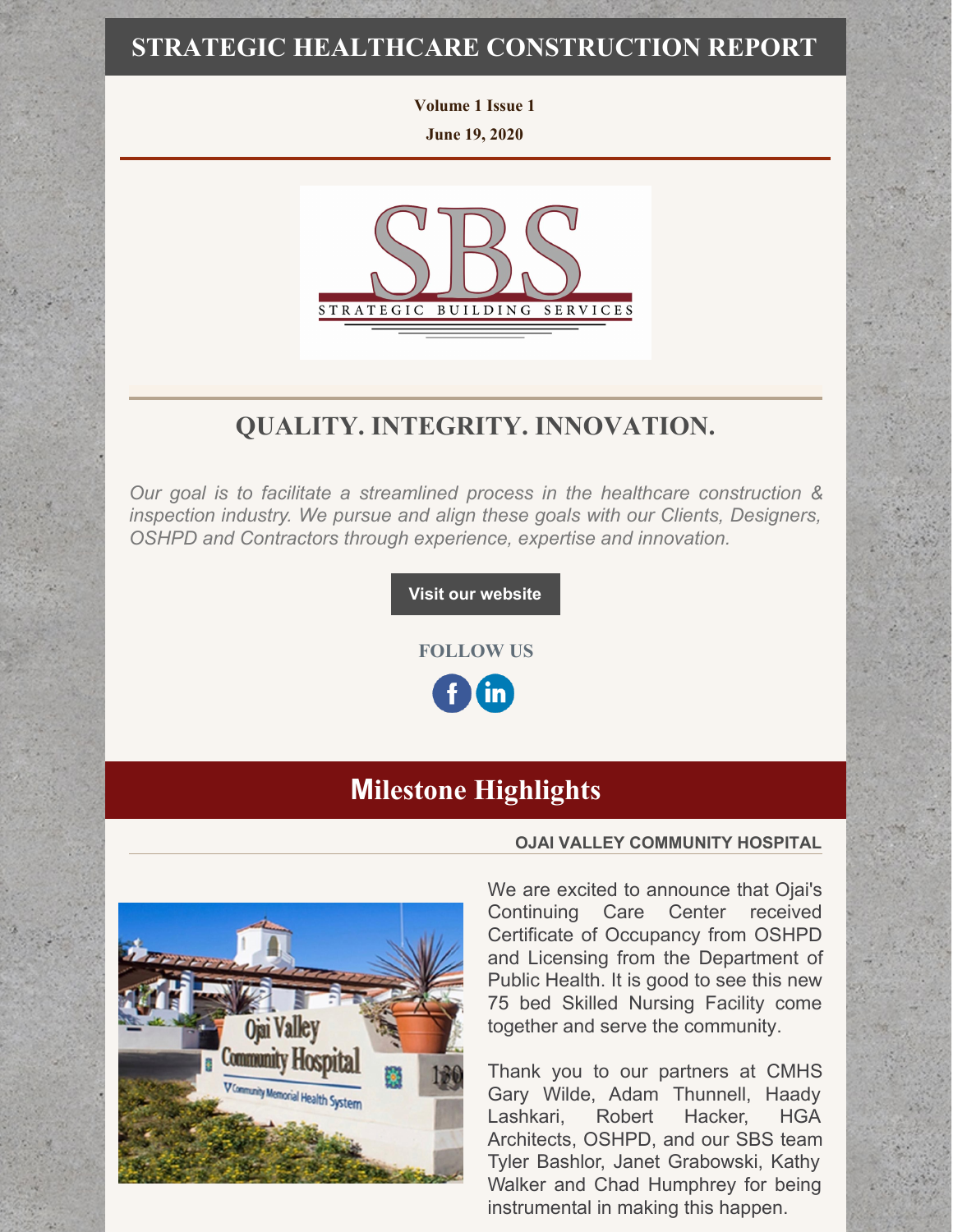**Visit OVCH [website](https://www.cmhshealth.org/locations/continuing-care-center/)**

# **New Collaborations**

#### **CHILDREN'S HOSPITAL LOS ANGELES**

We are happy to announce that SBS has recently joined CHLA's team along with Jacobs Engineering to provide IOR services on their capital and facility projects. We look forward to the opportunity and sharing more about our projects at CHLA in the coming months.



#### **Visit CHLA [website](https://www.chla.org/)**



#### **VIBRA HEALTHCARE ACUTE REHAB**

HGA Architects, GL Bruno Associates and Vibra Healthcare has selected SBS as the Inspector of Record Firm for their new Acute Care Rehabilitaton Hospital. The new facility is 2 stories at almost 60,000 square feet with 50 licensed beds, imaging rooms, clinical, dietary and administrative support services. We are looking forward to working with the project team and are quickly moving into foundations, structural steel fabrication and underground utilities.

#### **Visit Vibra [website](https://www.vibrahealthcare.com/our-services/medical-rehabilitation/)**

### **Upcoming Events**

### **SBS Labs Webinars**

Available to you soon! Be on the lookout for these upcoming virtual events presented by the SBS Labs team. If you are interested in learning more about the healthcare and inspection process, this information is here to help you! We will be providing training for industry beginners, helpful information for seasoned individuals based on our combined experience in working on some of the largest